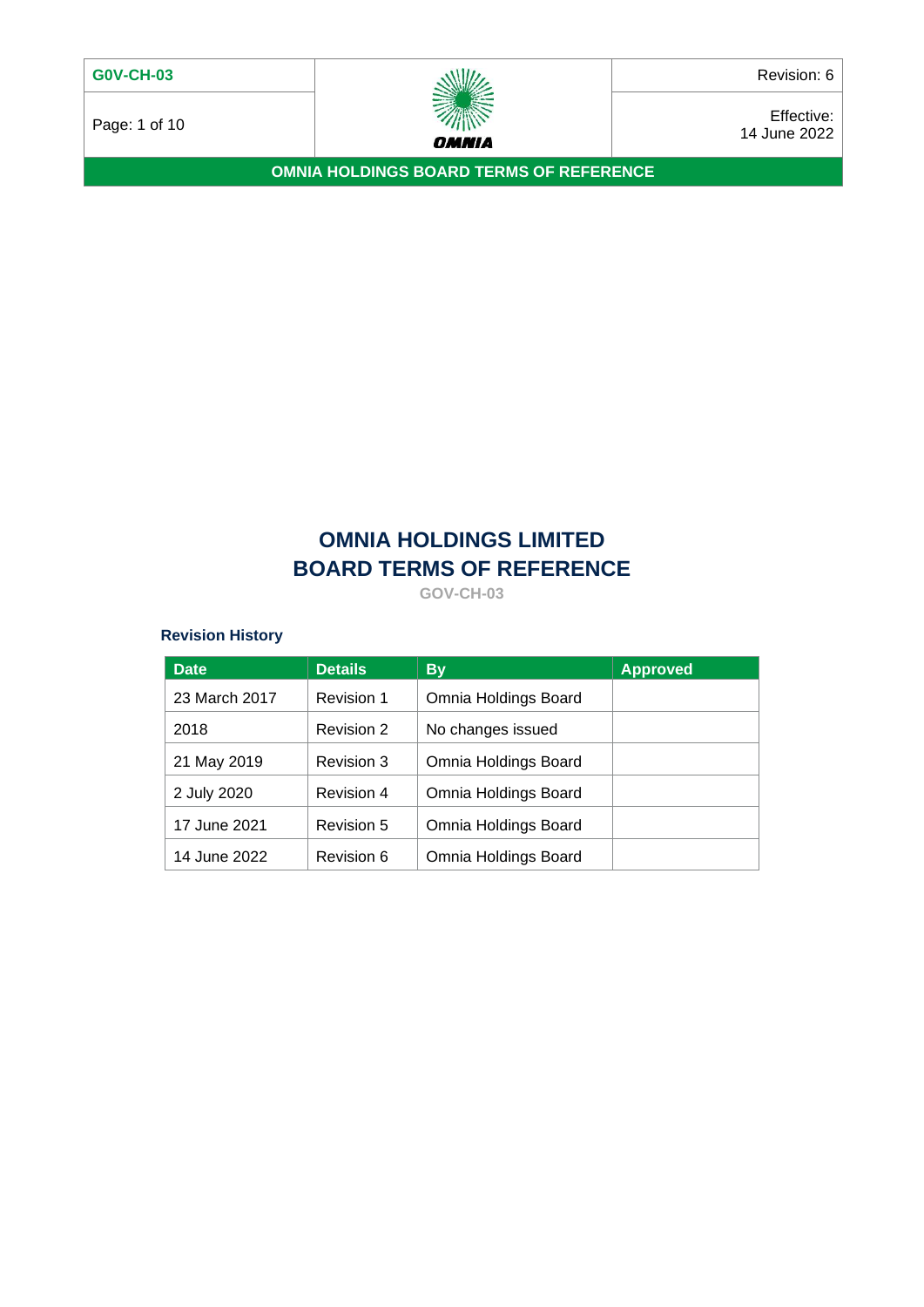

Page: 1 of 10 **Effective:**  $\frac{d}{dx}$  **Page:** 1 of 10 **Effective:** 14 June 2022

# **BOARD PROTOCOL ON ACCESS TO INDEPENDENT, PROFESSIONAL ADVICE**

#### **1. INTRODUCTION**

- 1.1 The Board of Directors ("**the Board"**) is responsible for the affairs and performance of Omnia Holdings Limited and the Omnia group of companies (**"the Group"**), including its achievement of the four good governance outcomes, as set out in the King IVTM Report on Corporate Governance for South Africa, 2016 ("**King IV"**), namely an ethical culture, good performance, effective control, and legitimacy. To guide its effective functioning, the Board approved this Terms of Reference ("**TOR"**), the provisions of which are subject to all statutory and regulatory requirements, including the provisions of the Companies Act 71 of 2008, as amended ("**the Act"**), the Memorandum of Incorporation ("**MoI"**) of the Company, the JSE Listings Requirements, King IV, and any other applicable laws, or regulations and relevant standards and codes. If there are any conflicts between this TOR and any of the aforementioned, the provisions of the aforementioned will prevail.
- 1.2 The Board subscribes to the outcomes and principles of good corporate governance and regards these as fundamentally important to the success and sustainability of the Group.
- 1.3 The Board will ensure the appropriate application of the 16 principles of King IV by adopting required and relevant practices, or alternative appropriate practices that will give effect to the principles within the Group.

# **2. PURPOSE**

- 2.1 This TOR confirms that the Board, as the focal point and custodian of corporate governance in Omnia, is committed to ensuring good governance throughout the Group.
- 2.2 The main purpose of the TOR is to document the Board's roles and responsibilities, its composition, and meeting procedures. The TOR sets out the policies, procedures and steps to be followed pertaining to the discharge of the Board's duties and the conduct of its activities.

#### **3. ROLES AND RESPONSIBILITIES**

#### **3.1 Execute the Board's leadership responsibilities as set out in King IV, including:**

- 3.1.1 Steer the Group and set its strategic direction, including to:
	- approve the strategy and annual business plans as developed by management
	- deliberate on and interrogate new material business opportunities, major capital expenditures, and acquisitions
	- consider sustainability as a business opportunity that guides strategy formulation
- 3.1.2 Ensure that the strategy will result in sustainable outcomes and value creation
- 3.1.3 Approve key policies to give effect to the Group's strategic direction
- 3.1.4 Appoint and appraise the Chief Executive Officer and Group Finance Director who will lead the management team
- 3.1.5 Monitor the implementation of the Group's strategy by management, including:
	- monitoring the Group's exposure to environmental and other business risks
		- reviewing the Group's progress against business plans and strategic objectives
- 3.1.6 Ensure accountability for the Group's performance by means of reporting and disclosure
- 3.1.7 Ensure the integrity of the Group's integrated reporting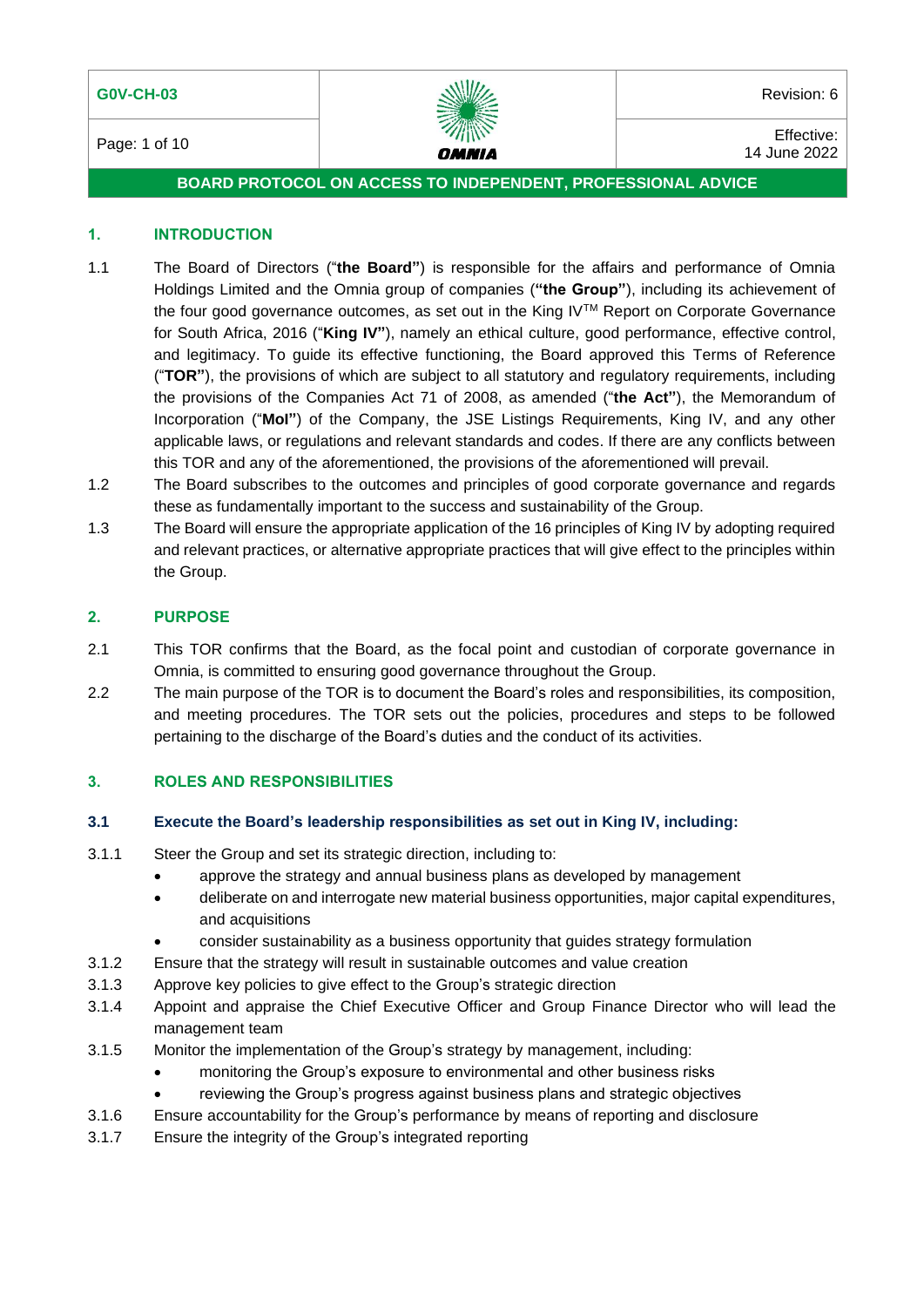| <b>G0V-CH-03</b> | WW | Revision: 6 |
|------------------|----|-------------|
|                  |    |             |



Page: 2 of 10 **Effective:**  $\frac{200}{200}$  Effective: 14 June 2022

# **BOARD PROTOCOL ON ACCESS TO INDEPENDENT, PROFESSIONAL ADVICE**

- 3.1.8 Ensure effective control in important aspects of the operations, including but not limited to the following focus areas:
	- risk and opportunities
	- information and technology governance
	- compliance with applicable laws, standards, and processes
	- remuneration policies and practices
	- assurance services and functions

# **3.2 The Board is the custodian of good and ethical board and corporate behaviour with a duty to:**

- 3.2.1 Ensure that the composition of the Board is appropriate and supports the Board in exercising ethical and effective leadership (Refer also to the *Board Nominations and Appointments Diversity Policy*);
- 3.2.2 Ensure that the Group's ethics are managed effectively;
- 3.2.3 Ensure that the Group is and is seen to be a responsible corporate citizen;
- 3.2.4 Manage its relationship with management, the shareholders, and other stakeholders of the Group along sound corporate governance principles;
- 3.2.5 Consider the legitimate rights, perceptions, and expectations of material stakeholders, including shareholders in its deliberations and in making decisions in the best interest of the Group;
- 3.2.6 Continuously monitor and, where necessary, enhance the legitimacy of the Group through an appropriate stakeholder management strategy and plan;
- 3.2.7 Consider and approve the nomination of candidates recommended by the Remuneration and Nomination Committee as Directors, as deemed appropriate; and
- 3.2.8 Develop and maintain a succession plan for Board members and the Chief Executive Officer, Group Finance Director and other key executives as informed by the Remuneration and Nominations Committee.

# **3.3 Individual Directors shall act in the best interest of the Company. To this end, Directors shall:**

- 3.3.1 At all times act in good faith and for a proper purpose when acting in the capacity as Directors of Omnia;
- 3.3.2 Inform the Board of material and potentially confidential information relevant to the Group unless under legal or ethical obligation of non-disclosure;
- 3.3.3 Disclose real or perceived conflicts of interest in line with the provisions of the relevant policy and procedure approved by the Board (refer to the Omnia *Conflicts of Interest Policy*);
- 3.3.4 As and when deemed necessary, take independent advice in connection with their duties as Director subject to prior consultation with the Chair; if the Chair is not in agreement, the matter may be submitted to the Board for consideration and approval;
- 3.3.5 Deal in Omnia Holdings (Pty) Limited securities in accordance with the JSE Listing Requirements as well as the policy and procedure approved by the Board (refer to the *Omnia Trading in Securities Policy*);
- 3.3.6 Observe the closed periods during which Directors are not allowed to trade;
- 3.3.7 Exercise the degree of care, skill and diligence that would be exercised by a reasonably diligent individual who has:
	- the general knowledge, skill and experience that may reasonably be expected of an individual carrying out the same functions as are carried out by a Director in relation to the Group,
	- the general knowledge, skill, and experience of that Director, and
	- a fiduciary duty to act in good faith and in a manner that the Director reasonably believes to be in the best interests of the Group.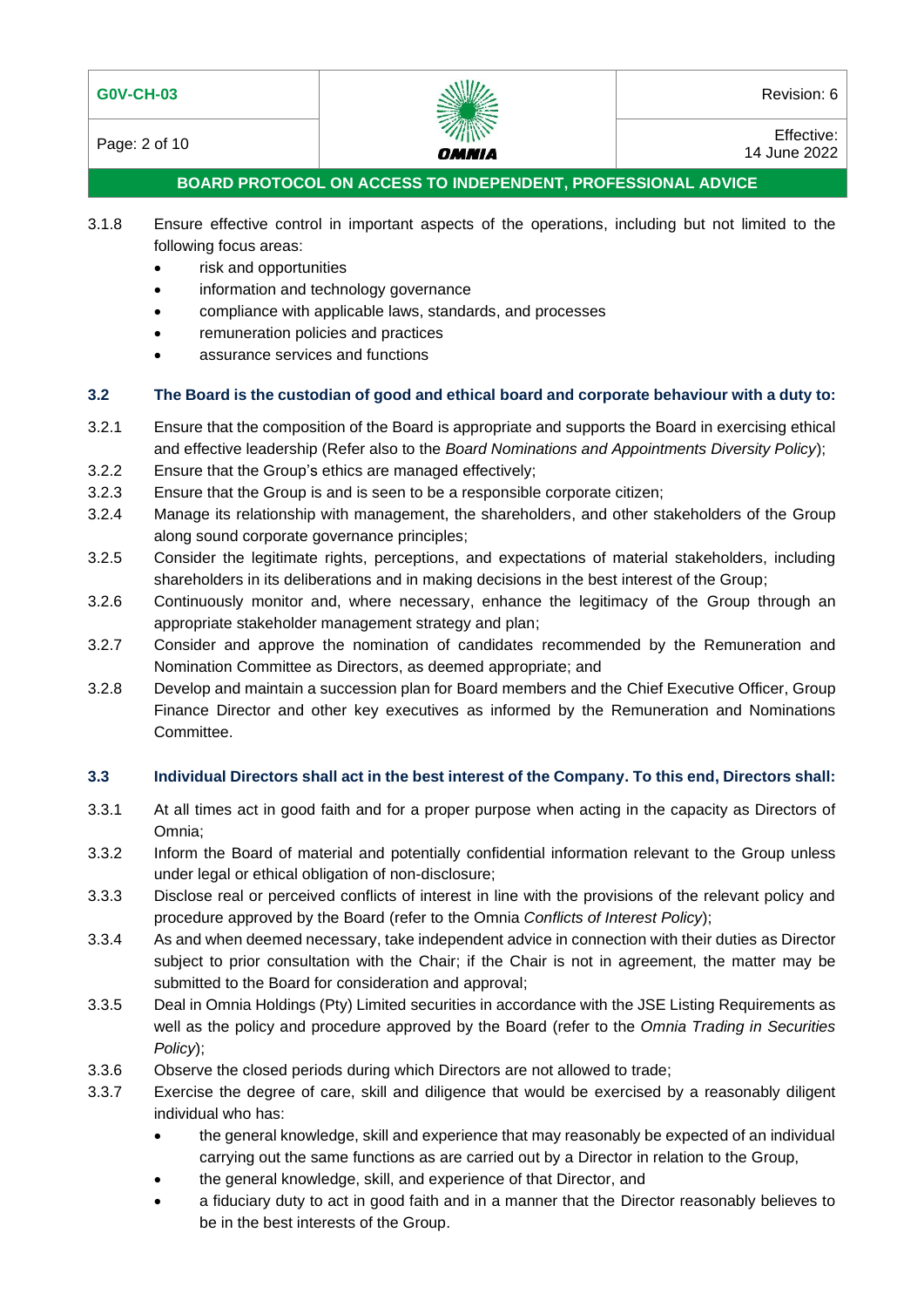

Page: 3 of 10 **Effective:**  $\frac{20}{2}$  Effective: 14 June 2022

# **BOARD PROTOCOL ON ACCESS TO INDEPENDENT, PROFESSIONAL ADVICE**

#### **4. BOARD COMMITTEES AND DELEGATION OF AUTHORITY**

- 4.1 The Board is authorised to establish committees to assist in the execution of its duties, powers, and authorities in addition to those committees that are required to be established by statute, being an audit committee and a social and ethics committee.
- 4.2 There shall be transparency and full disclosure to all committees established by the Board from time to time, including the audit committee.
- 4.3 Delegating authority to the committees established by the Board does not discharge the Board of its duties and responsibilities, and the Board is required to apply its mind to the information presented to it.
- 4.4 Delegation to committees established by the Board should be formal and involves, but is not limited to, the following:
	- Establishing formal Terms of Reference which must be reviewed annually with any proposed amendments being approved by the Board; and
	- Ensuring committees are appropriately constituted with due regard to skills required by each committee and the requirements of the Company's MOI, the Act, and any other statutory and/or regulatory requirements, as well as the recommendations of King IV.
- 4.5 Delegation to management should be formal and involves, but is not limited to the following:
	- Approving a governance framework for the delegation of authority to management to run the day-to-day affairs of the Group (all transactions not in the ordinary course of business are referred to the Board); and
	- Ensuring that the delegation to management results in effective control, oversight, compliance, and adequate assurance for implementation.
- 4.6 The Chair of each committee shall report back to the Board regularly and immediately after the committee's latest meeting in the general principle of transparency and full disclosure.

# **5. BOARD GOVERNANCE**

- 5.1 The Board discharges its duties jointly and no individual Director has the authority to execute any act on behalf of the Group unless duly authorised by the Board.
- 5.2 Directors will have unrestricted access to all Omnia employees, information, records, documents, and property. A request for such access will be directed to the Chief Executive Officer with a copy of the request addressed to the Chair and the Company Secretary. The Company Secretary, after consultation with the Chief Executive Officer, will assist the Director/s in obtaining access to the relevant employee, required information, or document. In the event of the Chief Executive Officer and/or the Company Secretary not responding within a reasonable period to the request, the requester/s may bring this to the attention of the Chair.
- 5.3 The Board members are required to maintain and protect the confidentiality of information relating to the Group and its business.
- 5.4 The Board should receive periodic independent assurance on the effectiveness of its compliance governance.

#### **6. MEETING PROCEDURES**

#### **6.1 Frequency**

6.1.1 The Board should meet at least 6 (six) times per annum, which includes its annual budget/strategy session, and all formal resolutions by the Board shall be properly recorded, either as part of the minutes of a duly constituted meeting of the Board or via written resolution as contemplated in section 74 of the Act.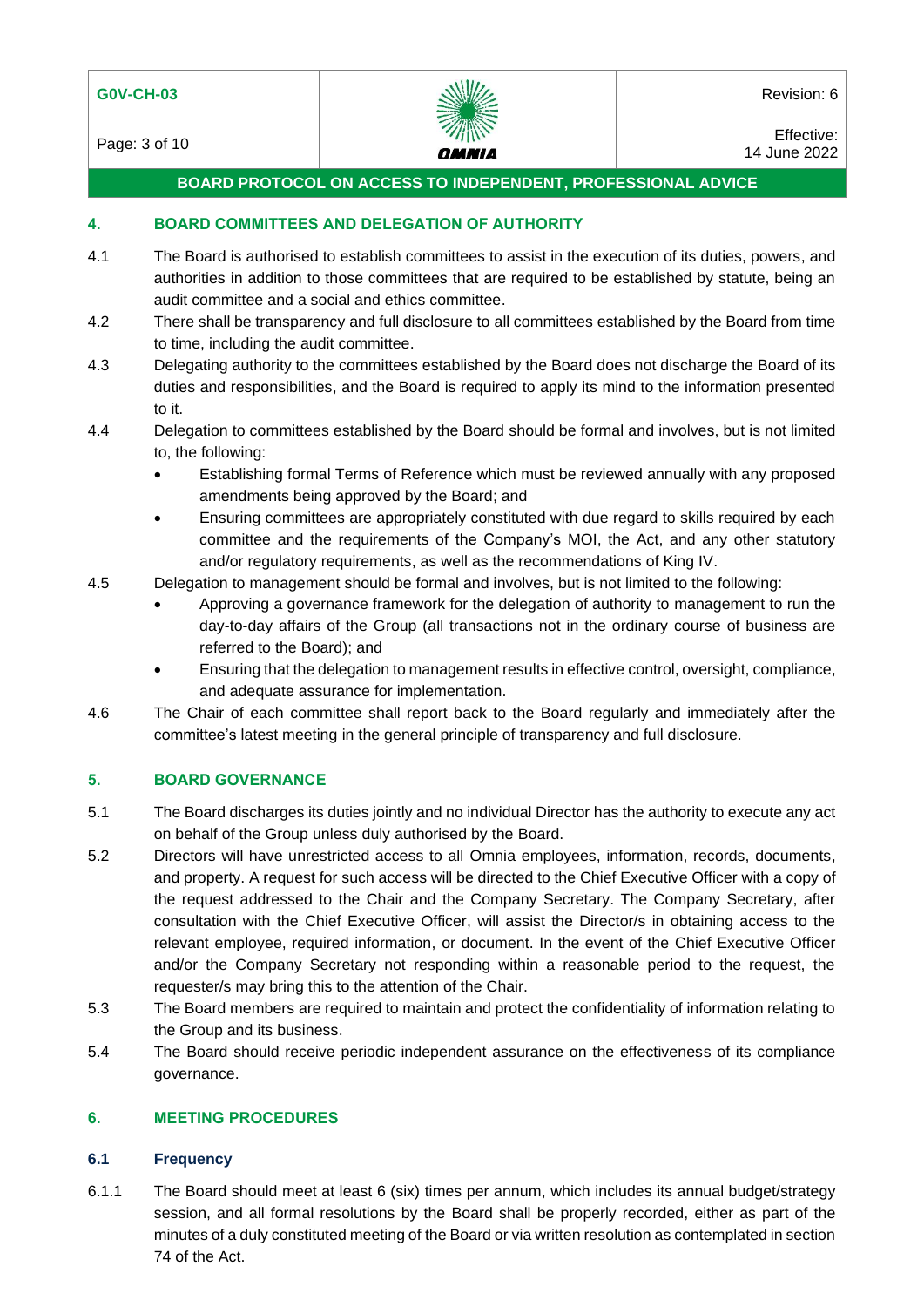

Page: 4 of 10 **Effective:**  $\frac{2}{100}$  Effective: 14 June 2022

# **BOARD PROTOCOL ON ACCESS TO INDEPENDENT, PROFESSIONAL ADVICE**

- 6.1.2 Meetings shall be scheduled in advance and no formal notice of the meeting shall be given, excluding the agenda and supporting meeting papers.
- 6.1.3 Any Director may, in consultation with the Chair, request additional (special) Board meetings to be held when deemed appropriate. The Chair may call a special meeting in response to such a request and shall call such a meeting if the request is formally supported by at least 4 (four) directors.

#### **6.2 Attendance and Participation**

- 6.2.1 Directors must attend all scheduled meetings in person or via telephone/video conference, including ad hoc meetings for special matters, unless prior apology with reasons has been submitted to the Chair or Company Secretary.
- 6.2.2 Directors are expected to participate fully and constructively in Board discussions and other activities and to bring the benefit of their particular knowledge, skills, and expertise.
- 6.2.3 Members of senior management, assurance providers, and professional advisors may be in attendance at meetings, at the discretion of the Chair, and shall not be counted for quorum purposes or entitled to exercise a vote on any matter at meetings.
- 6.2.4 In view of the dates of scheduled Board meetings being communicated well in advance, all Directors are expected to be in attendance unless the absence with reasons was communicated to the Company Secretary at the time that the dates were originally set or rescheduled. The Board appreciates that unexpected and urgent matters do arise but urges Directors to ensure attendance at all scheduled meetings of the Board for the full duration of the meeting.
- 6.2.5 Special meetings of the Board, which are normally arranged at short notice, will be set in consultation with the Chair and Directors at a date and time that will, as a minimum, ensure the presence of a quorum at the meeting. The Board again appreciates the demands on the diaries of Directors and acknowledges that not all Directors may be able to attend special meetings. Directors are however again urged to attend the special meeting, if reasonably possible to do so.
- 6.2.6 As the executive Directors attend Board meetings firstly to discharge their responsibilities as directors, Board responsibilities shall take precedence over executive responsibilities.
- 6.2.7 If the Chair is absent from a meeting, the Lead Independent Director (if one has been appointed) will act as chair and in the Chair's absence or, if an LID is not appointed, the Directors present will elect one of the Directors present to act as chair of that meeting unless the Chair has made prior arrangements in this regard.
- 6.2.8 Non-executive Directors may meet independently of executive Directors as and when required for informal discussions.

#### **6.3 Agenda**

- 6.3.1 The Company Secretary shall facilitate the process for setting the agenda for each meeting as agreed with the Chair and the Chief Executive Officer. Every Director shall be entitled, in consultation with and approved by the Chair, to add any item to the agenda for a particular Board meeting prior to circulation of the agenda and supporting documentation. In the event of the Chair not being in agreement with the addition of the requested item, the relevant Director shall be entitled to direct his request to the full Board and the matter shall be added to the agenda if supported by a majority (50 per cent plus 1) of the Directors in office at the time.
- 6.3.2 Any Director shall, in consultation with the Chair, be entitled to add any item to the agenda for a particular Board meeting at the start or during the course of the meeting on condition that such item does not require a formal resolution to be passed by the Board in the event of not all Directors being present at the meeting. In the event of the Chair not being in agreement with the addition of the requested item, the relevant Director shall be entitled to direct their request to the meeting and the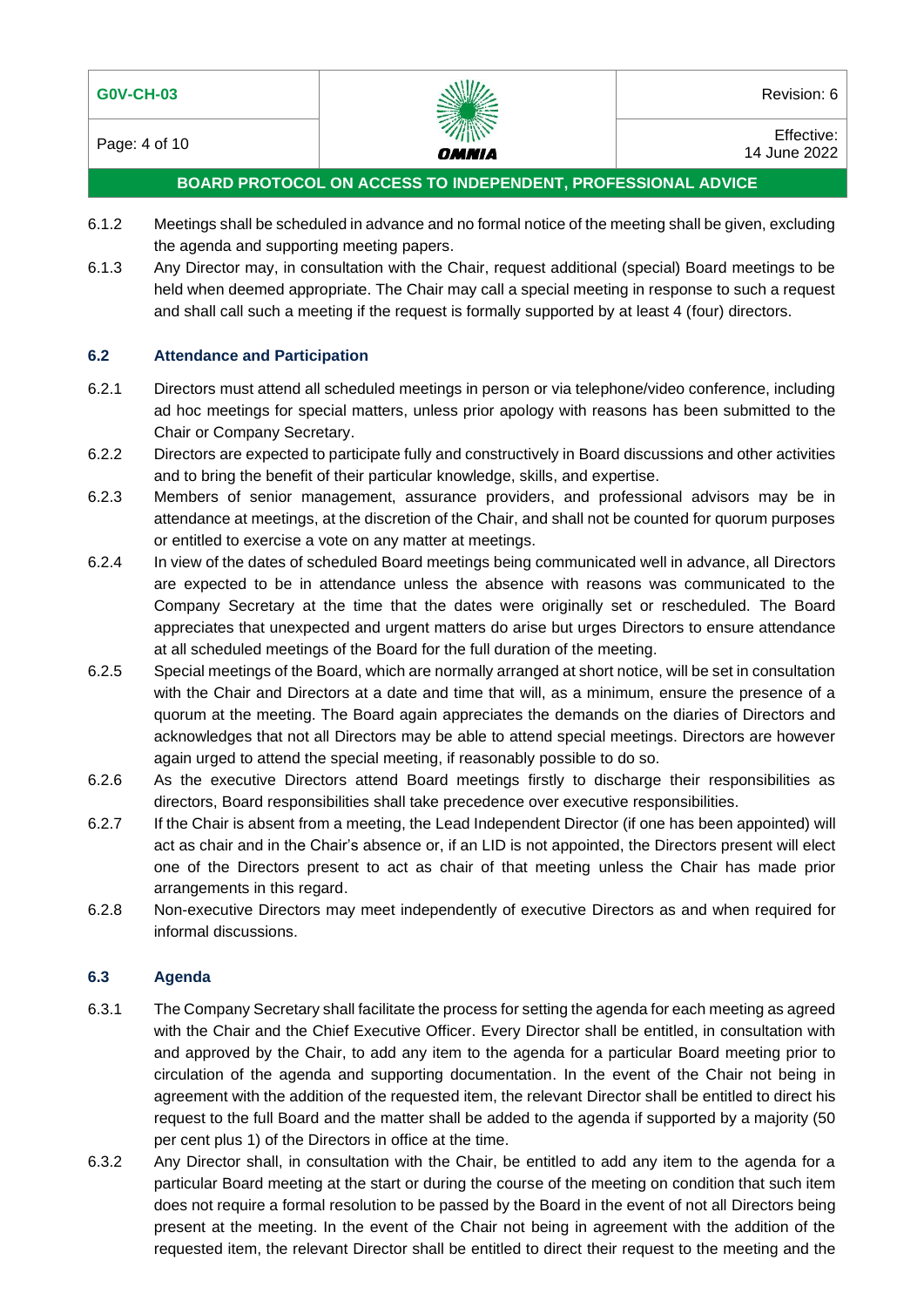

Page: 5 of 10 **Effective:**  $\frac{20}{2}$  Effective: 14 June 2022

# **BOARD PROTOCOL ON ACCESS TO INDEPENDENT, PROFESSIONAL ADVICE**

matter shall be added to the agenda if supported by a majority (50 per cent plus 1) of the Directors present at the meeting.

- 6.3.3 The agenda, approved by the Chair, together with supporting documentation shall be circulated a minimum of 7 (seven) days prior to the meeting of the Board, in so far as possible, so as to enable the Directors to be adequately prepared for the meeting. In order to ensure timeous circulation of meeting papers, submissions which are not available for circulation within the said period shall only be circulated and included in the meeting papers with the consent of the Chief Executive Officer and the Chair, which consent shall be obtained by the author of the relevant submission. The Chair and the Chief Executive Officer shall take into consideration the materiality of the matter to be tabled to enable the Directors to apply their minds and to act with due care and skill and diligence as required in making informed decisions.
- 6.3.4 Submissions from the Chief Executive Officer which are not available for circulation within the said period shall only be circulated and included in the meeting papers with the consent of the Chair.
- 6.3.5 The content of the agenda must ensure proper coverage of matters set out in this TOR and the annual work plan as established and approved by the Board.

#### **6.4 Minutes**

- 6.4.1 The Company Secretary shall minute all meetings of the Board.
- 6.4.2 The minutes of a meeting must be completed as soon as reasonably possible after the meeting and circulated to the Chair, after having been reviewed by the executive Directors.
- 6.4.3 The minutes shall be confirmed as a true record by the Board at its next scheduled meeting or via electronic communication, if necessary, whereafter it shall be signed by the Chair or acting Chair of the meeting

# **6.5 Quorum**

- 6.5.1 The quorum for a meeting of the Board shall be a majority (50 percent + 1) of Directors in office at the time being present in person or via electronic communication. In the absence of a quorum and subject to the discretion of the Chair, the meeting can either be postponed to a later date or can proceed as an informal meeting with all resolutions required to be taken at the meeting being formally approved by way of a written resolution.
- 6.5.2 Should a meeting not be quorate for a short period during the meeting due to a Director having to leave the meeting, the Board may continue to have informal discussions but cannot pass a formal resolution on any matter until the Director who has left the meeting has returned and the meeting is quorate.

# **6.6 Written resolutions**

- 6.6.1 A resolution consented to in writing by a majority (50 percent + 1) of Directors shall be as valid and effectual as if it has been passed at a duly constituted meeting of the Board, provided that each Director shall have been afforded a reasonable opportunity to express an opinion on the matter to which such resolution relates.
- 6.6.2 Any written resolution may be signed or consented to in any electronic form and in any number of counterparts, all of which, taken together, shall constitute one and the same document. It may further be conveyed or transmitted by email or any other form of electronic means.
- 6.6.3 The passing of written resolutions of the Board must not detract from the requirements for frequency of Board meetings as set out in this TOR.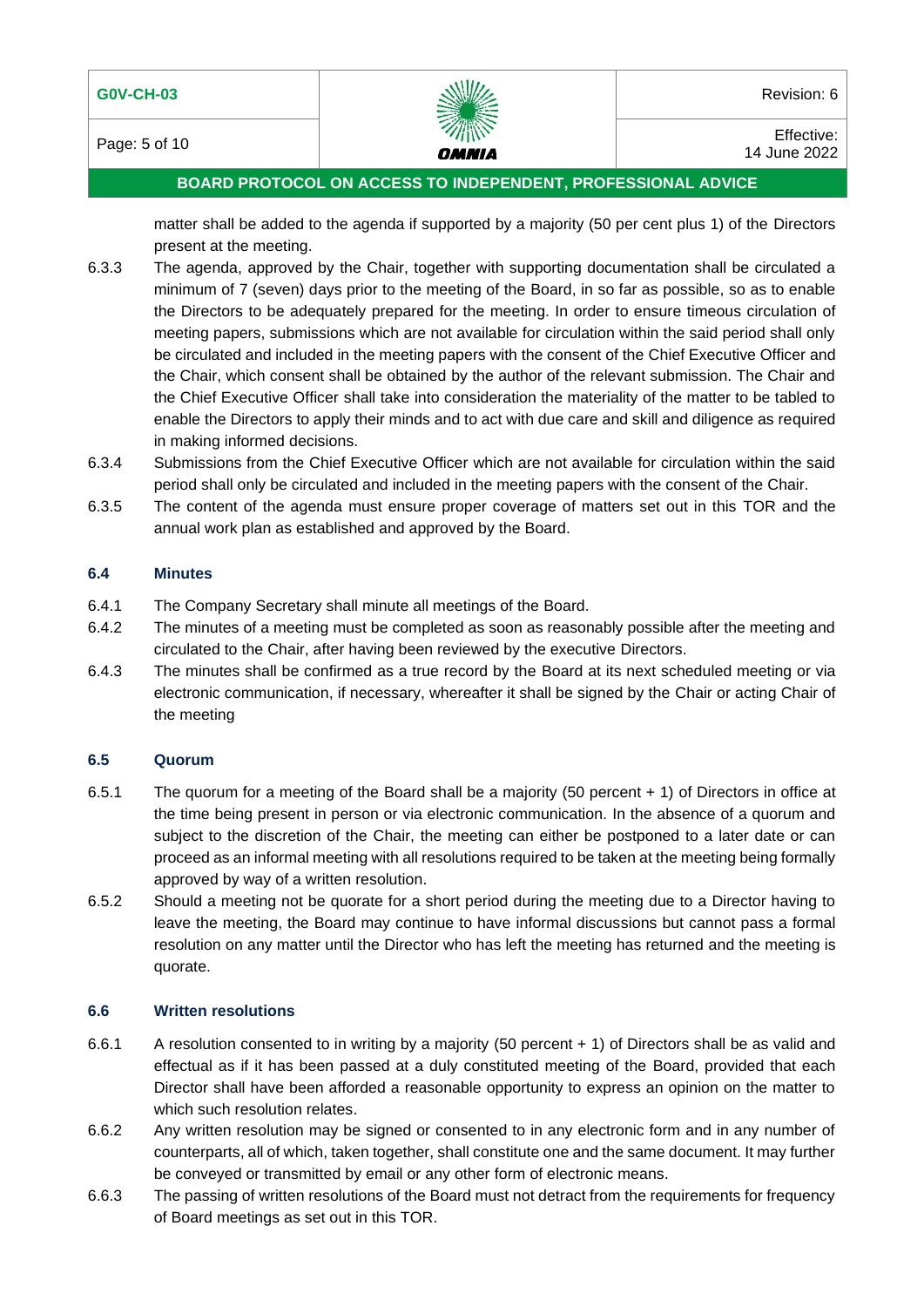

Page: 6 of 10 **Effective:**  $\frac{20}{2}$  Effective: 14 June 2022

# **BOARD PROTOCOL ON ACCESS TO INDEPENDENT, PROFESSIONAL ADVICE**

#### **6.7 In Committee meetings**

- 6.7.1 In-committee meetings of the Board, where only Directors are present, may be held as and when deemed appropriate by the Chair or the Lead Independent Director (LID) (if one has been appointed), in the absence of the Chair.
- 6.7.2 The Company Secretary shall be in attendance at in-committee meetings for minute purposes. In the event that the Company Secretary is also excused from the meeting, the Chair shall nominate a Director to keep notes of the discussions and/or decisions for record purposes.
- 6.7.3 When so required, separate minutes shall be prepared for in-committee meetings and shall be circulated to Directors for confirmation via electronic communication whereafter it shall be signed by the Chair and/or the LID.

#### **6.8 Proceedings**

6.8.1 To the extent possible, the Chair shall endeavour to obtain consensus from amongst Directors present at meetings of the Board on any matter requiring support and/or formal approval by the Board. Where not possible to achieve consensus and in the discretion of the Chair, such matters arising at any meeting will be put to a vote and decided by a majority of votes (50 percent plus 1) exercised on the matter. In the event of equal votes, the matter shall fail and the Chair shall not have a second or casting vote.

#### **6.9 Board Processes**

- 6.9.1 The Board, in carrying out its tasks, may obtain such outside or other independent professional advice as it considers necessary to carry out its duties.
- 6.9.2 The Board shall have an agreed process to effectively manage any personal financial interest as contemplated in the Act and/or other potential or perceived conflicts of interest in the furtherance of good governance. This process shall be embodied in the Conflicts of Interest Policy as approved and amended by the Board from time to time and as further elaborated on in item 8 below.

#### **7. COMPOSITION OF THE BOARD**

- 7.1 The Board will comprise not less than 4 (four) and not more than 15 (fifteen) Directors.
- 7.2 There shall at all times be a majority of non-executive Directors, most of whom shall be independent and when determining the independence of a Director for purposes of categorisation, the Board shall consider the indicators as set out in King IV.
- 7.3 The Board shall assess the performance and independence of non-executive Directors serving a period longer than 9 (nine) years and shall disclose the outcome of such an assessment to the shareholders upon recommending those Directors for re-election.
- 7.4 The Chief Executive Officer and the Group Finance Director, as a minimum, shall be executive directors of the Board.
- 7.5 There should be a clear division of responsibilities between the executive responsibility for the running of the Company's business and the leadership of the Board, such that no one individual has unfettered powers of decision-making.
- 7.6 The Board shall set a policy and voluntary diversity targets in its membership representation and report on performance against such targets, as also required by the JSE Listings Requirements (refer to the Omnia *Conflicts of Interest Policy*).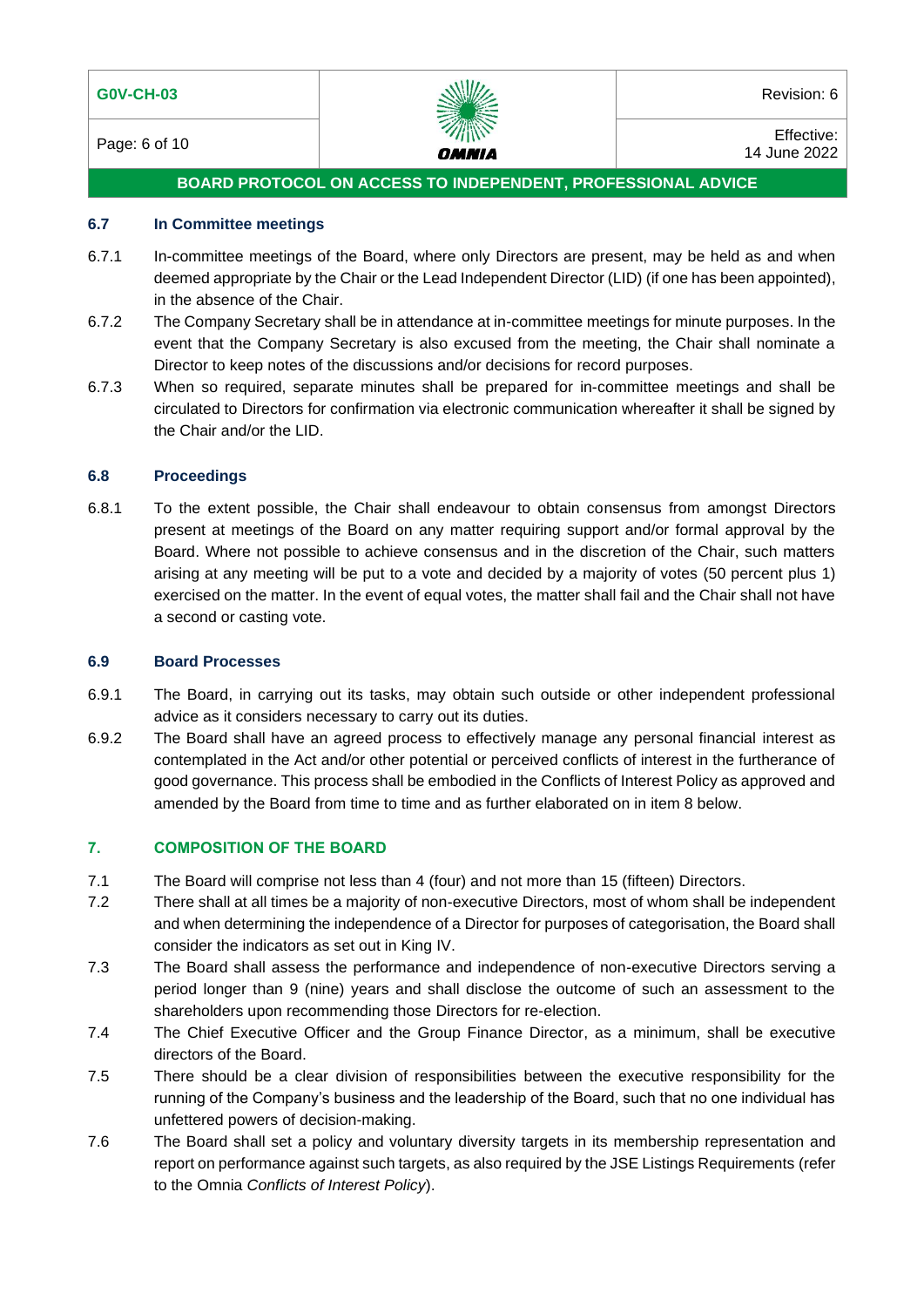

Page: 7 of 10 **Effective:**  $\frac{d}{dx}$   $\frac{d}{dx}$   $\frac{d}{dx}$   $\frac{d}{dx}$   $\frac{d}{dx}$   $\frac{d}{dx}$   $\frac{d}{dx}$   $\frac{d}{dx}$   $\frac{d}{dx}$   $\frac{d}{dx}$   $\frac{d}{dx}$   $\frac{d}{dx}$   $\frac{d}{dx}$   $\frac{d}{dx}$   $\frac{d}{dx}$   $\frac{d}{dx}$   $\frac{d}{dx}$   $\frac{d}{dx}$   $\frac{d}{dx}$   $\frac{$ 14 June 2022

# **BOARD PROTOCOL ON ACCESS TO INDEPENDENT, PROFESSIONAL ADVICE**

- 7.7 The Chair shall be appointed by the Board from amongst their number, for such period of time as determined by the Board and shall be an independent non-executive Director. Notwithstanding the period of appointment, the Board may at any time resolve to remove and replace the Chair if deemed appropriate and required for the effective functioning of the Board.
- 7.8 Directors shall retire by rotation as required by the Company's MOI.

# **8. DISCLOSURE OF INTEREST**

- 8.1 On first appointment and once every year, or at any time when circumstances change, all Directors will, in good faith, disclose to the Board for recording purposes any business or other interest that is likely to create a potential or perceived conflict of interest, including:
	- all business interests, direct or indirect in any other company, partnership or business venture;
	- membership to trade, business or other economic companies;
	- shareholding, share options and/or other interests in any company within the Group;
	- any direct or indirect interest in any transaction with any company within the Group; or
	- any gifts, monies, commissions, benefits, or other favours extended or received from any party because of any business dealings with any company within the Group.
- 8.2 If a Director has a personal financial interest (as defined in the Act) in respect of a matter to be considered at a meeting of the Board, or knows that a related person (as defined in the Act) has such a personal financial interest in the matter, the Director shall:
	- disclose the interest and its general nature before the matter is considered at the meeting;
	- disclose any material information relating to the matter, and known to the Director;
	- leave the meeting prior to the consideration of the matter by the Board immediately after making any disclosures required; and
	- not execute any document relating to the matter unless the Board specifically requests or directs the Director to do so.
- 8.3 For the purposes of determining a quorum, the Director who leaves the meeting is to be regarded as present at the meeting but is not to be regarded as present for the purpose of determining whether a resolution has sufficient support to be adopted.
- 8.4 If a Director or related person acquires any personal financial interests post approval or conclusion of an agreement, he must promptly disclose the nature and extent of the interest and material circumstances relating to the acquisition of such interest.

#### **9. EVALUATION**

- 9.1 A formal evaluation of the Board and its Committees shall be carried out at least every second year in a manner agreed by the Remuneration and Nominations Committee.
- 9.2 The Chair may evaluate the performance of individual non-executive Directors in accordance with the standard of conduct requirements set out in s76 of the Act, taking into account the Directors' attendance record and contribution to the Board meetings, and may make suitable recommendations to the Board based on the outcome of that assessment, either for the re-election or removal of a Director from the Board.
- 9.3 The Board shall at such a meeting either appoint or remove directors from Committees as they deem necessary, provided the committee members of the Audit Committee shall be approved by the shareholders at the following annual general meeting.
- 9.4 Each Committee shall on an annual basis, evaluate its performance and whether it has fulfilled the delegated responsibilities as set out in its Terms of Reference, and shall inform the Board of the outcome of such evaluation.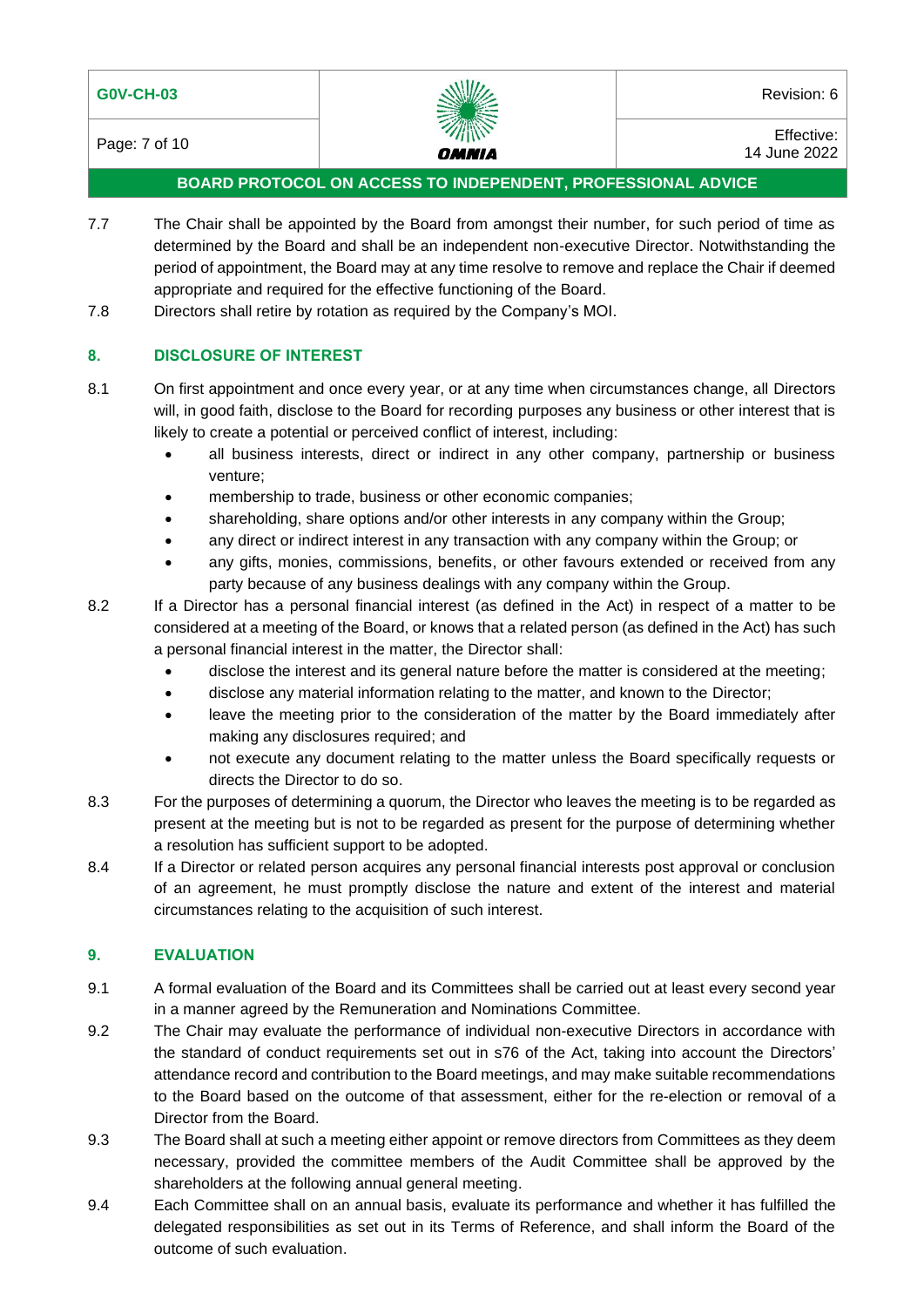# **G0V-CH-03** Revision: 6



Page: 8 of 10 **Effective:**  $\frac{2}{100}$  Effective: 14 June 2022

**BOARD PROTOCOL ON ACCESS TO INDEPENDENT, PROFESSIONAL ADVICE**

# **10. THE ROLES OF BOARD CHAIR AND LEAD INDEPENDENT DIRECTOR**

#### **10.1 The Board Chair**

#### 10.1.1 The Chair is responsible to:

- Exercise their duty and decision-making with an independent and objective mind;
- Lead the Board towards ensuring the achievement of its objectives, strategies, and values;
- Preside over Board and shareholders' meetings and exercise such powers as are conferred upon the Chair in the Company's MoI;
- Provide the necessary direction required for an ethical and effective Board and form the link between the Board, the Chief Executive Officer, and management;
- Ensure that an ethical tone is set for the Board;
- Provide overall leadership to the Board without limiting the collective responsibility for Board decisions;
- Monitor Board and individual Director performance and interaction at meetings and participate in the Board, Committee, and Director evaluation process;
- Ensure that decisions taken by the Board are executed appropriately;
- Manage conflicts of interest at any meeting of the Board in accordance with all applicable legal requirements and corporate governance recommendations; and
- Ensure the integrity and effectiveness of the governance processes of the Board.
- 10.1.2 The Chair of the Board:
	- shall not be a member of the Audit Committee;
	- shall be a member of the Remuneration and Nominations Committee but not its chair;
	- may be a member of the Social, Ethics and Risk Committee but not its chair.

# **10.2 The Lead Independent Director (LID) (if appointed)**

- 10.2.1 The LID, whose term of office shall be determined by the Board, is responsible to:
	- Provide leadership for the Board when the Chair is absent;
	- Serve as a sounding board for the Chair;
	- Act as an intermediary between the Chair and other Directors where necessary;
	- Strengthen the independence of the Board if the Chair is not an independent non-executive director;
	- Preside over decisions of the Board on matters where the Chair of the Board is conflicted;
	- Lead the performance appraisal of the Chair of the Board where an independent service provider is not used to facilitate the process; and
	- Deal with shareholders' concerns where contact through the normal channels has failed to resolve concerns, or where such contact is inappropriate.

# **11. REMUNERATION**

11.1 Directors shall be remunerated in accordance with the fees as approved by shareholders at the previous annual general meeting.